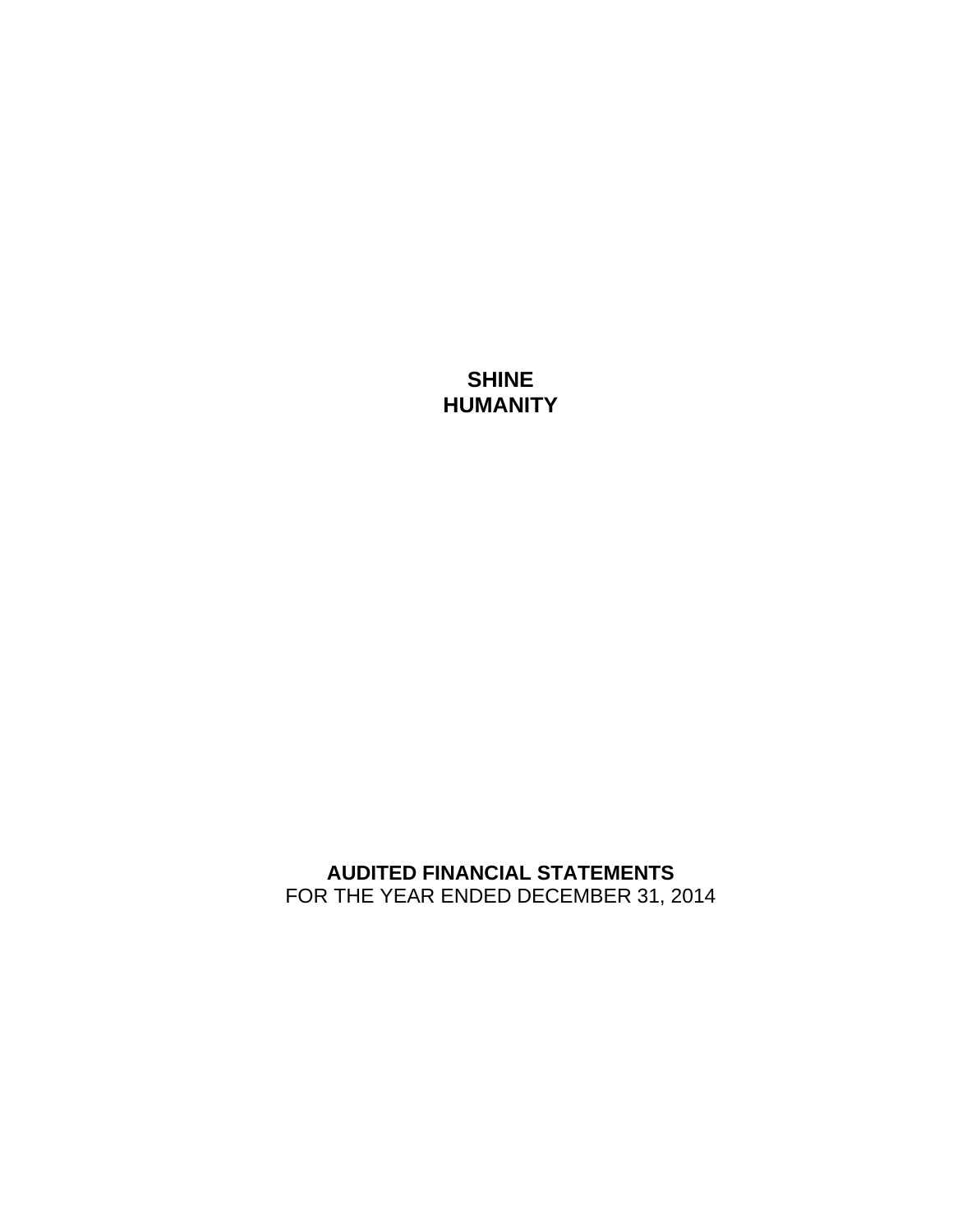

## INDEPENDENT AUDITOR'S REPORT

To the Board of Directors of Shine Humanity

I have audited the accompanying financial statements of Shine Humanity (a nonprofit organization) which comprise the statement of financial position as of December 31, 2014, and the related statements of activities and cash flows for the year then ended, and the related notes to the financial statements.

## **Management's Responsibility for the Financial Statements**

Management is responsible for the preparation and fair presentation of these financial statements in accordance with accounting principles generally accepted in the United States of America; this includes the design, implementation, and maintenance of internal control relevant to the preparation and fair presentation of financial statements that are free from material misstatement, whether due to fraud or error.

### **Auditor's Responsibility**

My responsibility is to express an opinion on these financial statements based on my audit. I conducted my audit in accordance with auditing standards generally accepted in the United States of America. Those standards require that I plan and perform the audit to obtain reasonable assurance about whether the financial statements are free from material misstatement.

An audit involves performing procedures to obtain audit evidence about the amounts and disclosures in the financial statements. The procedures selected depend on the auditor's judgment, including the assessment of the risks of material misstatement of the financial statements, whether due to fraud or error. In making those risk assessments, the auditor considers internal control relevant to the entity's preparation and fair presentation of the financial statements in order to design audit procedures that are appropriate in the circumstances, but not for the purpose of expressing an opinion on the effectiveness of the entity's internal control. Accordingly, I express no such opinion. An audit also includes evaluating the appropriateness of accounting policies used and the reasonableness of significant accounting estimates made by management, as well as evaluating the overall presentation of the financial statements.

I believe that the audit evidence I have obtained is sufficient and appropriate to provide a basis for my audit opinion.

### **Opinion**

In my opinion, the financial statements referred to above present fairly, in all material respects, the financial position of Shine Humanity as of December 31, 2014, and the changes in its net assets and its cash flows for the year then ended in accordance with accounting principles generally accepted in the United States of America.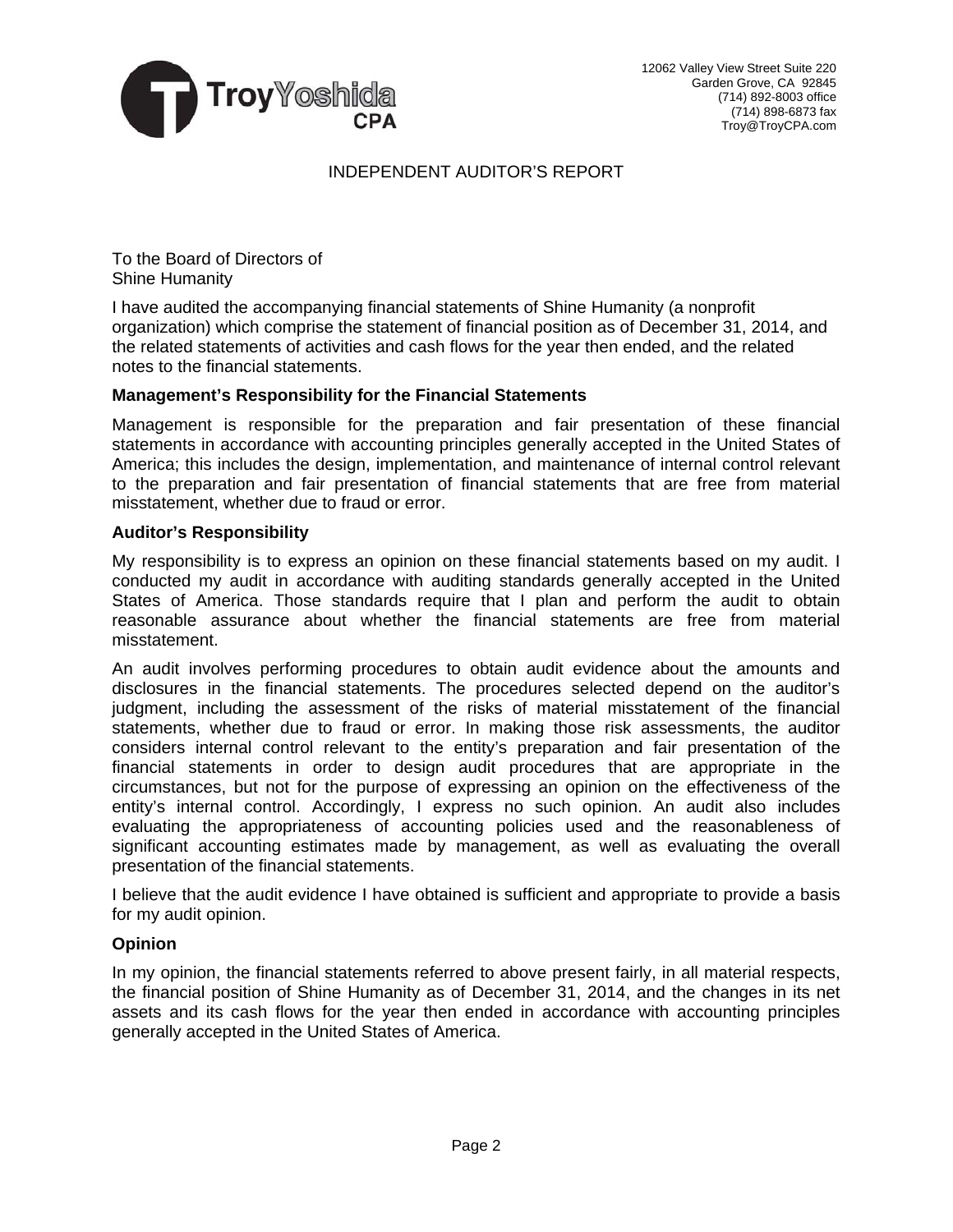

12062 Valley View Street Suite 220 Garden Grove, CA 92845 (714) 892-8003 office (714) 898-6873 fax Troy@TroyCPA.com

To the Board of Directors of Shine Humanity

## **Other Matter**

My audit was conducted for the purpose of forming an opinion on the financial statements as a whole. The schedule of functional expenses on page 6 is presented for purposes of additional analysis and is not a required part of the financial statements. Such information is the responsibility of management and was derived from and relates directly to the underlying accounting and other records used to prepare the financial statements. The information has been subjected to the auditing procedures applied in the audit of the financial statements and certain additional procedures, including comparing and reconciling such information directly to the underlying accounting and other records used to prepare the financial statements or to the financial statements themselves, and other additional procedures in accordance with auditing standards generally accepted in the United States of America. In my opinion, the information is fairly stated in all material respects in relation to the financial statements as a whole.

Troy Kyon

Troy Yoshida CPA, Inc. Garden Grove, CA October 15, 2015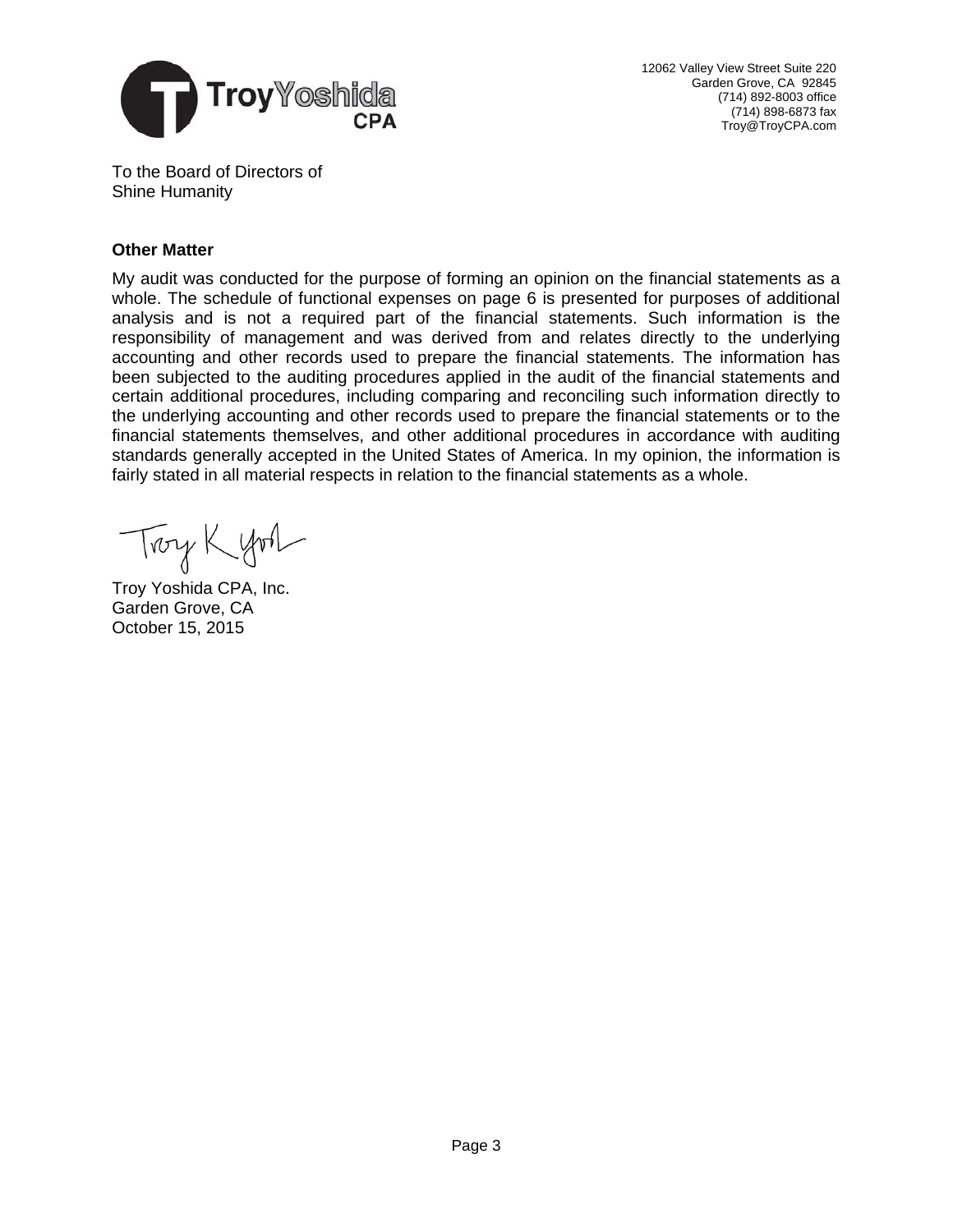# **SHINE HUMANITY STATEMENT OF FINANCIAL POSITION DECEMBER 31, 2014**

|                                           | Total |         |
|-------------------------------------------|-------|---------|
| <b>ASSETS</b>                             |       |         |
| <b>CURRENT ASSETS:</b>                    |       |         |
| Cash                                      | \$    | 136,446 |
| Prepaid Expense                           |       | 2,750   |
| <b>TOTAL CURRENT ASSETS</b>               |       | 139,196 |
| <b>OTHER ASSETS:</b>                      |       |         |
| Deposits                                  |       | 607     |
| <b>TOTAL OTHER ASSETS</b>                 |       | 607     |
| <b>TOTAL ASSETS</b>                       | \$    | 139,803 |
| <b>LIABILITIES &amp; NET ASSETS</b>       |       |         |
| <b>CURRENT LIABILITIES:</b>               |       |         |
| <b>Accounts Payable</b>                   | \$    | 78      |
| Payroll Taxes Payable                     |       | 351     |
| <b>TOTAL CURRENT LIABILITIES</b>          |       | 429     |
| <b>NET ASSETS:</b>                        |       |         |
| Unrestricted                              |       | 139,374 |
| <b>TOTAL NET ASSETS</b>                   |       | 139,374 |
| <b>TOTAL LIABILITIES &amp; NET ASSETS</b> | \$    | 139,803 |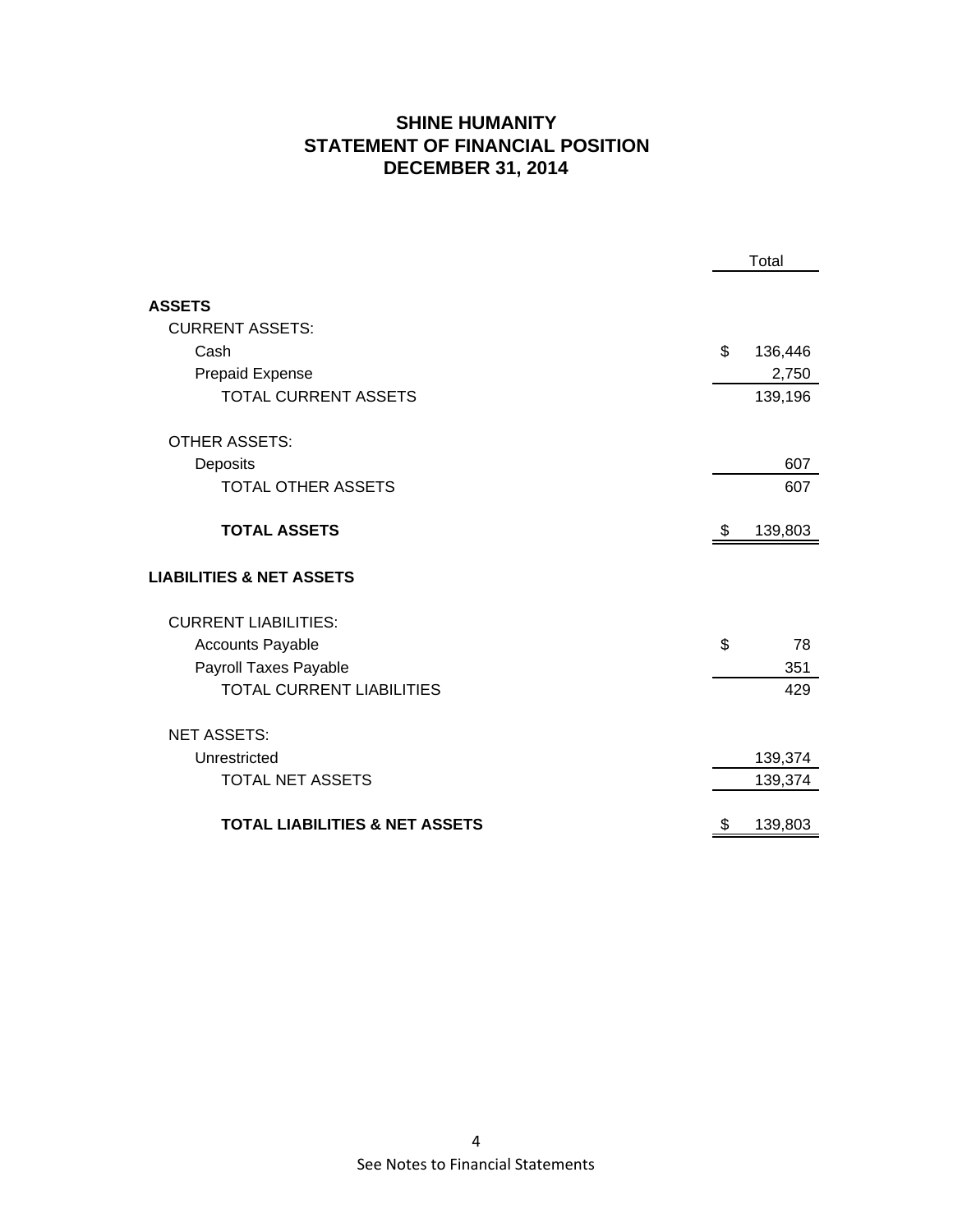# **SHINE HUMANITY STATEMENT OF ACTIVITIES FOR THE YEAR ENDED DECEMBER 31, 2014**

|                                        | Unrestricted  |  |
|----------------------------------------|---------------|--|
| <b>REVENUES AND OTHER SUPPORT</b>      |               |  |
| Contributions                          | \$<br>216,510 |  |
| <b>Fundraisers</b>                     | 44,150        |  |
| Interest Income                        | 113           |  |
| Misc Income                            | 731           |  |
|                                        |               |  |
| TOTAL REVENUES AND OTHER SUPPORT       | 261,504       |  |
| <b>EXPENSES</b>                        |               |  |
| Program Expenses                       | \$<br>146,052 |  |
| <b>Management and General</b>          | 21,245        |  |
| Fundraising                            | 34,659        |  |
| <b>TOTAL EXPENSES</b>                  | 201,956       |  |
|                                        |               |  |
| <b>CHANGE IN NET ASSETS</b>            | \$<br>59,548  |  |
| <b>NET ASSETS AT BEGINNING OF YEAR</b> | \$<br>79,826  |  |
|                                        |               |  |
| <b>NET ASSETS AT END OF YEAR</b>       | \$<br>139,374 |  |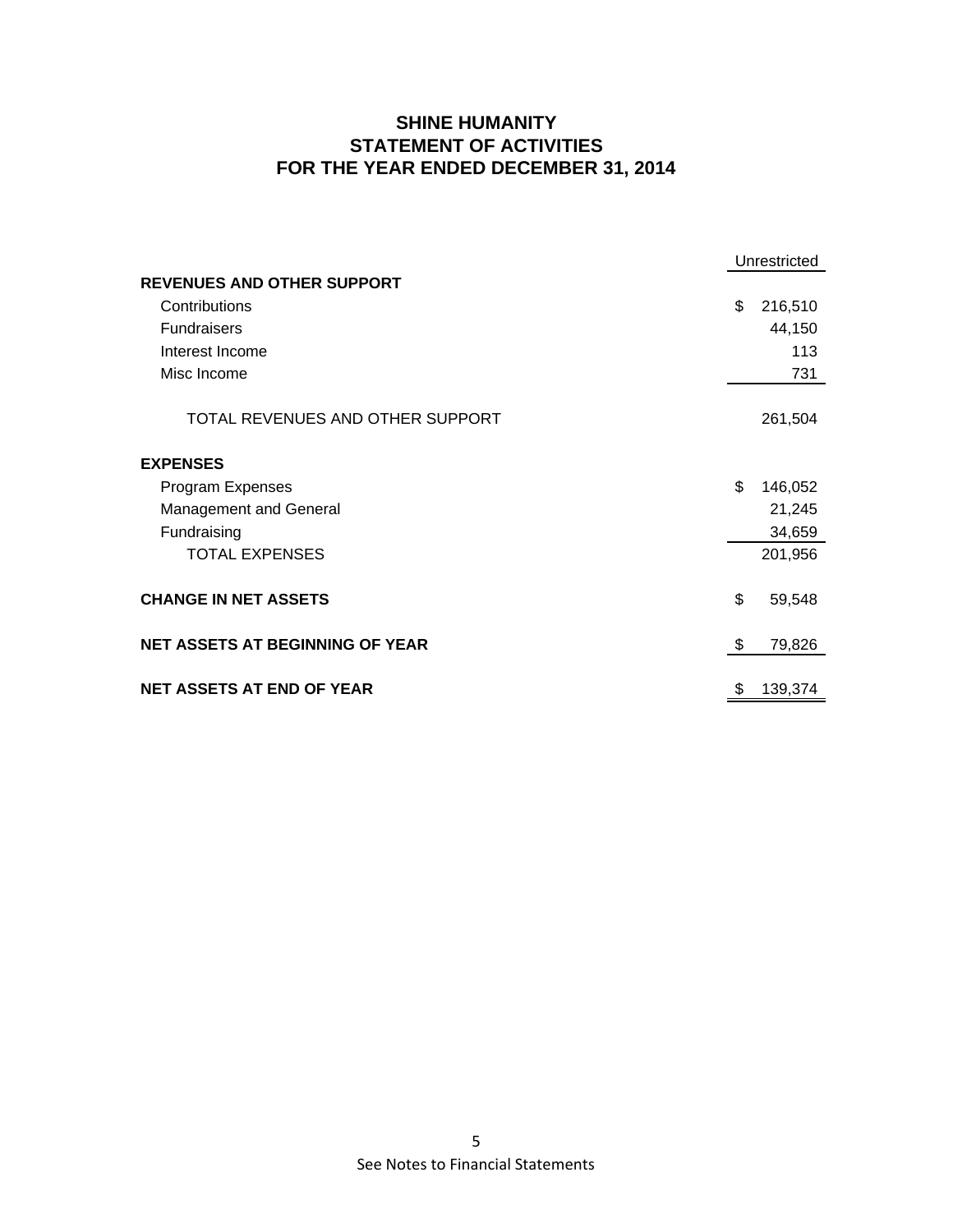# **SHINE HUMANITY STATEMENT OF FUNCTIONAL EXPENSES FOR THE YEAR ENDED DECEMBER 31, 2014**

|                             | Program       | Management   |              |    |         |
|-----------------------------|---------------|--------------|--------------|----|---------|
|                             | Services      | and General  | Fundraising  |    | Total   |
|                             |               |              |              |    |         |
| Grants                      | \$<br>142,573 | \$           | \$           | \$ | 142,573 |
| <b>Bank Fees</b>            |               | 2,332        |              |    | 2,332   |
| <b>Computer Expense</b>     |               | 2,369        |              |    | 2,369   |
| <b>Fundraising Expenses</b> |               |              |              |    |         |
| <b>Contracted Services</b>  |               |              | 8,110        |    | 8,110   |
| <b>Equipment Rental</b>     |               |              | 1,414        |    | 1,414   |
| <b>Facility Rental</b>      |               |              | 17,060       |    | 17,060  |
| Insurance                   |               | 2,854        |              |    | 2,854   |
| Miscellaneous               |               | 10           |              |    | 10      |
| Office Expense              |               | 203          |              |    | 203     |
| Payroll                     | 3,118         | 3,118        | 3,118        |    | 9,354   |
| Payroll Taxes               | 361           | 361          | 361          |    | 1,083   |
| Permits & Fees              |               | 51           |              |    | 51      |
| Postage & Delivery          |               | 286          |              |    | 286     |
| Printing                    |               |              | 216          |    | 216     |
| <b>Professional Fees</b>    |               | 4,345        |              |    | 4,345   |
| Rent                        |               | 3,583        | 3,583        |    | 7,166   |
| Supplies                    |               | 111          | 797          |    | 908     |
| Telephone                   |               | 1,622        |              |    | 1,622   |
| <b>TOTAL EXPENSES</b>       | \$<br>146,052 | \$<br>21,245 | \$<br>34,659 | \$ | 201,956 |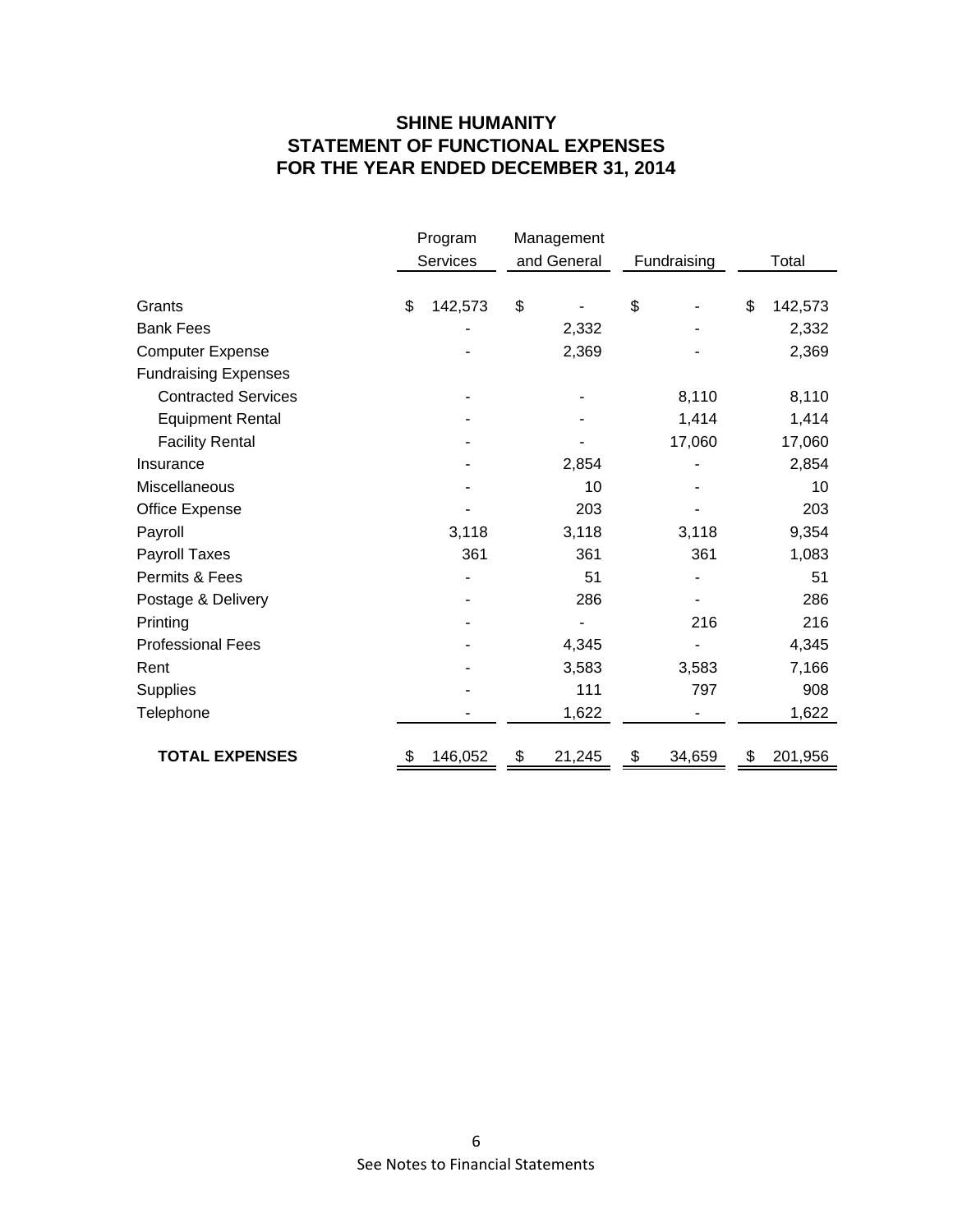## **SHINE HUMANITY STATEMENT OF CASH FLOWS FOR THE YEAR ENDED DECEMBER 31, 2014**

| CASH FLOWS FROM OPERATING ACTIVITIES                          |              |
|---------------------------------------------------------------|--------------|
| Change in Net Assets                                          | \$<br>59,548 |
| Adjustments to Reconcile Change in Net Assets                 |              |
| To Net Cash Provided by Operating Activities:                 |              |
| Changes in Operating Assets and Liabilities:                  |              |
| (Increase) Decrease in Prepaid Expense                        | 3,120        |
| (Increase) Decrease in Deposits                               | (17)         |
| Increase (Decrease) in Accounts Payable                       | 78           |
| Increase (Decrease) in Payroll Taxes Payable                  | 71           |
| NET CASH PROVIDED (USED) BY OPERATING ACTIVITIES              | 62,800       |
| <b>NET INCREASE (DECREASE) IN CASH &amp; CASH EQUIVALENTS</b> | 62,800       |
| <b>BEGINNING CASH AND CASH EQUIVALENTS</b>                    | \$<br>73,646 |
| <b>ENDING CASH AND CASH EQUIVALENTS</b>                       | 136,446      |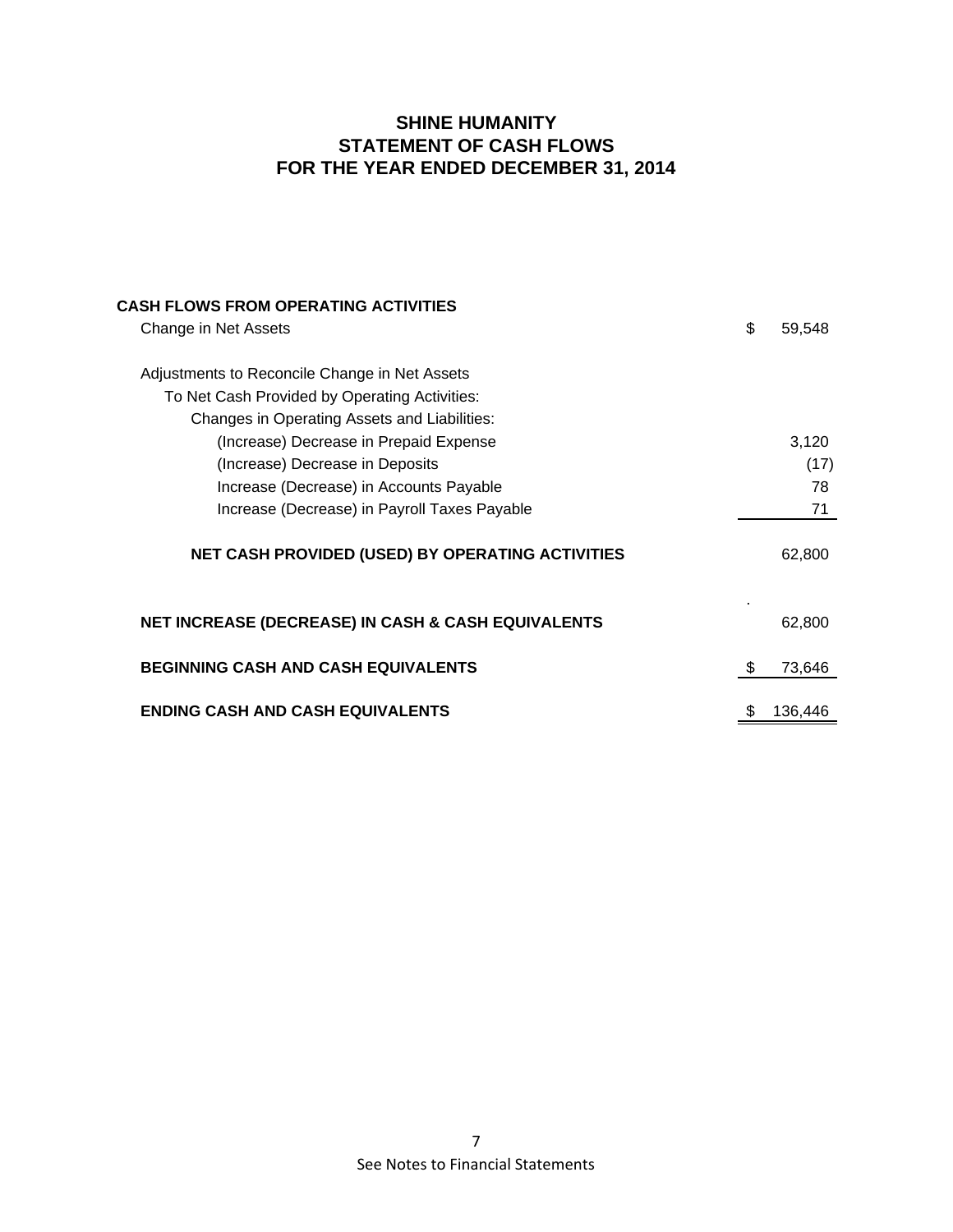### **SHINE HUMANITY NOTES TO FINANCIAL STATEMENTS DECEMBER 31, 2014**

## 1. Summary of Significant Accounting Policies

#### Nature of Organization

SHINE Humanity provides humanitarian, medical and disaster relief assistance to global communities in need, specifically Pakistan; while establishing long term medical solutions. The Organization's support comes entirely from donor contributions.

### Basis of Presentation

The Organization follows the provisions of Statement of Financial Accounting Standards ("SFAS") No. 117, *Financial Statements of Not-for-Profit Organizations*. Under SFAS No. 117, the Organization reports amounts in the accompanying financial statements for each of three classes of net assets: unrestricted net assets, temporarily restricted net assets and permanently restricted net assets.

> *Unrestricted Net Assets* – Net assets that are not subject to donor-imposed restrictions. Unrestricted net assets generally result from unrestricted contributions and interest and dividends, less expenses incurred in providing services and fundraising and other administrative expenses.

> *Temporarily Restricted Net Assets* – Net assets that are subject to donorimposed restrictions that require the passage of time or the occurrence of a specific event to become available for unrestricted use. As of December 31, 2014, there were no temporarily restricted net assets.

> *Permanently Restricted Net Assets* – Net assets are subject to donorimposed restrictions that may be maintained permanently while permitting the Organization to use or expense part or all of the income derived from the donated assets. As of December 31, 2014, there were no permanently restricted net assets.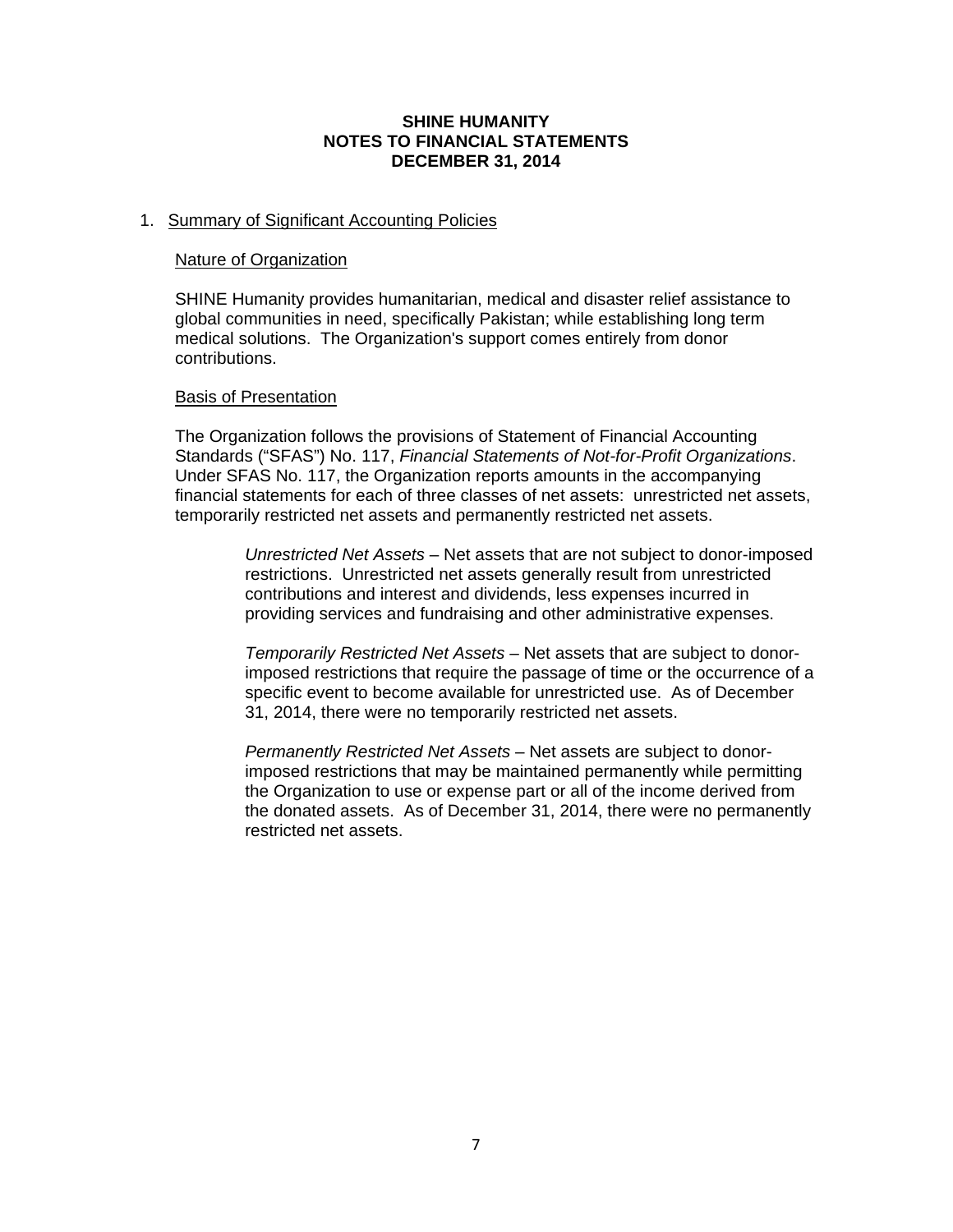### **SHINE HUMANITY NOTES TO FINANCIAL STATEMENTS (Continued) DECEMBER 31, 2014**

## 1. Summary of Significant Accounting Policies – (Continued)

## Basis of Presentation – (continued)

The Organization also follows the provisions of SFAS No. 116, *Accounting for Contributions Received and Contributions Made*. Under SFAS No. 116, the Organization records gifts of cash and other assets as temporarily restricted net assets if they are received with donor stipulations that limit the use of the donated assets. When a donor restriction expires, a stipulated time restriction ends or a purpose restriction is accomplished, temporarily restricted net assets are reclassified to unrestricted net assets and reported in the statement of activities as net assets released from donor restrictions. Donor-restricted contributions, whose restrictions are met within the fiscal year, are reported as unrestricted revenues, gains and other support.

## Use of Estimates and Assumptions

The preparation of financial statements in conformity with accounting principles generally accepted in the United States of America requires management to make estimates and assumptions that affect the reported amounts of assets and liabilities and disclosure of contingent assets and liabilities at the date of the financial statements, and the reported amounts of revenues and expenses during the reporting period. Actual results could differ from those estimates.

### Basis of Accounting

The financial statements of the Organization have been prepared on the accrual basis of accounting in accordance with the accounting principles generally accepted in the United States of America.

### Cash and Cash Equivalents

Cash and cash equivalents include all monies in banks and highly liquid investments with maturity dates of less than three months.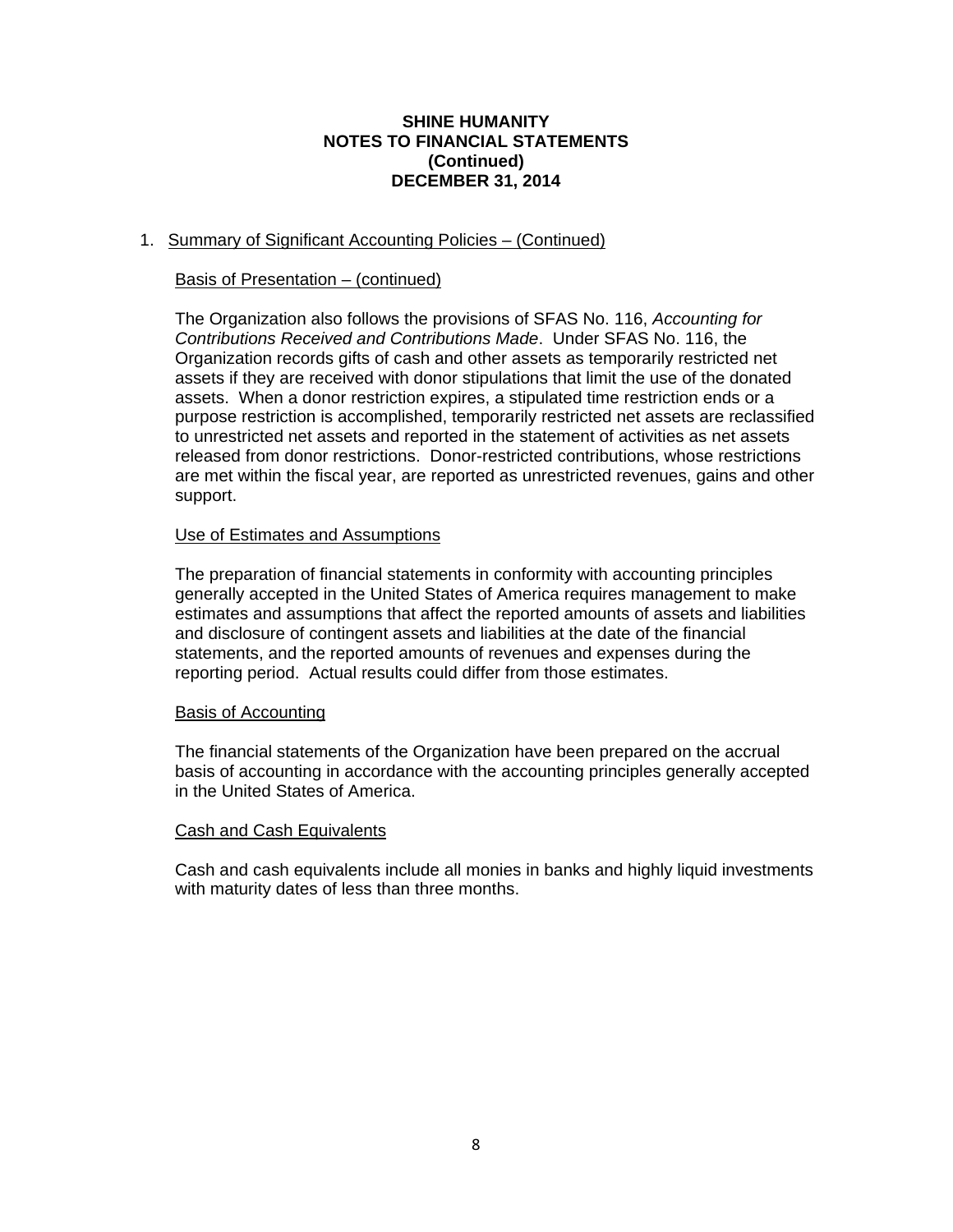### **SHINE HUMANITY NOTES TO FINANCIAL STATEMENTS (Continued) DECEMBER 31, 2014**

## 1. Summary of Significant Accounting Policies – (Continued)

### Concentration of Credit Risk

The Organization occasionally maintains deposits in excess of federally insured limits. Statement of Financial Accounting Standards No. 105 identifies these items as a concentration of credit risk requiring disclosure, regardless of the degree of risk. The risk is managed by maintaining all deposits in high quality financial institutions.

#### Revenues and Support

The Organization receives almost all of its revenues from donor contributions and fundraising events.

#### Functional Allocation of Expenses

The costs of providing the various programs and other activities have been summarized on a functional basis in the Statement of Activities and in the Statement of Functional Expenses. Accordingly, certain costs have been allocated among the programs and supporting services benefited.

#### Income Taxes

The Organization is a not-for-profit organization, as described in Section 501(c)(3) of the Internal Revenue Code and corresponding state law. Accordingly, the Organization is exempt from federal and state income taxes. The Organization has taken no uncertain tax positions that qualify for recognition or disclosure in the financial statements.

#### Subsequent Events

Management has evaluated events and transactions that occurred after the balance sheet date for potential recognition and disclosure through October 15, 2015, the date which the financial statements were available to be issued. No events or transactions were identified that require disclosure in the financial statements.